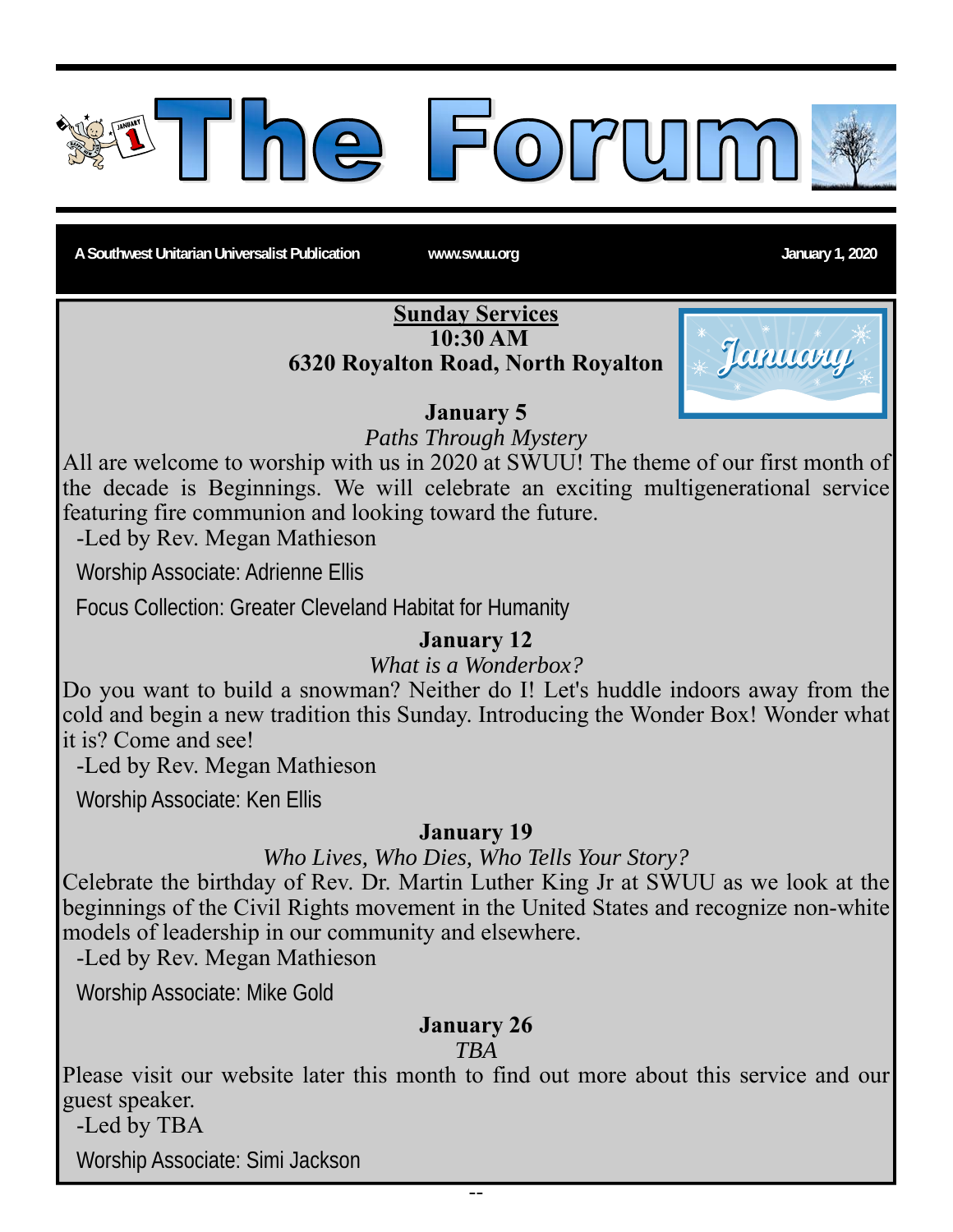## **Message from your Minister**

# **Beginnings**

Happy New Year and a Happy New Decade to You!

As we say goodbye to an old decade and greet the inevitable changes of the future, let us be filled with a sense of joyful anticipation. The newness of a new decade blesses us with possibility. And when those changes and possibilities are difficult, we rest in the sure knowledge that as a community, we hold one another in love.

The modern prophet Howard Thurman said, "In whatever sense this year is a New Year for you, may the moment find you eager and unafraid, ready to take it by the hand with joy and with gratitude."

*A reminder on financial giving:* At SWUU, we have a fund called the "Minister's Discretionary Fund", which is used for both emergencies and non-emergencies, at the minister's discretion. In this way, we relieve one another of the temptation to unplanned, impulse giving. In this way, we work together so that our giving can make more of an impact.

SouthWest UU is a deeply caring and financially generous group of people! If someone approaches you with their hand outstretched, kindly point them toward your minister, who can dig into the deeper pockets provided by the SWUU community.

If you feel led to contribute to this fund, feel free to contact me at minister@swuu.org. I am ever awed by your generosity and I take your hand as we walk boldly into this new decade together.

Blessings, Rev. Meg minister@swuu.org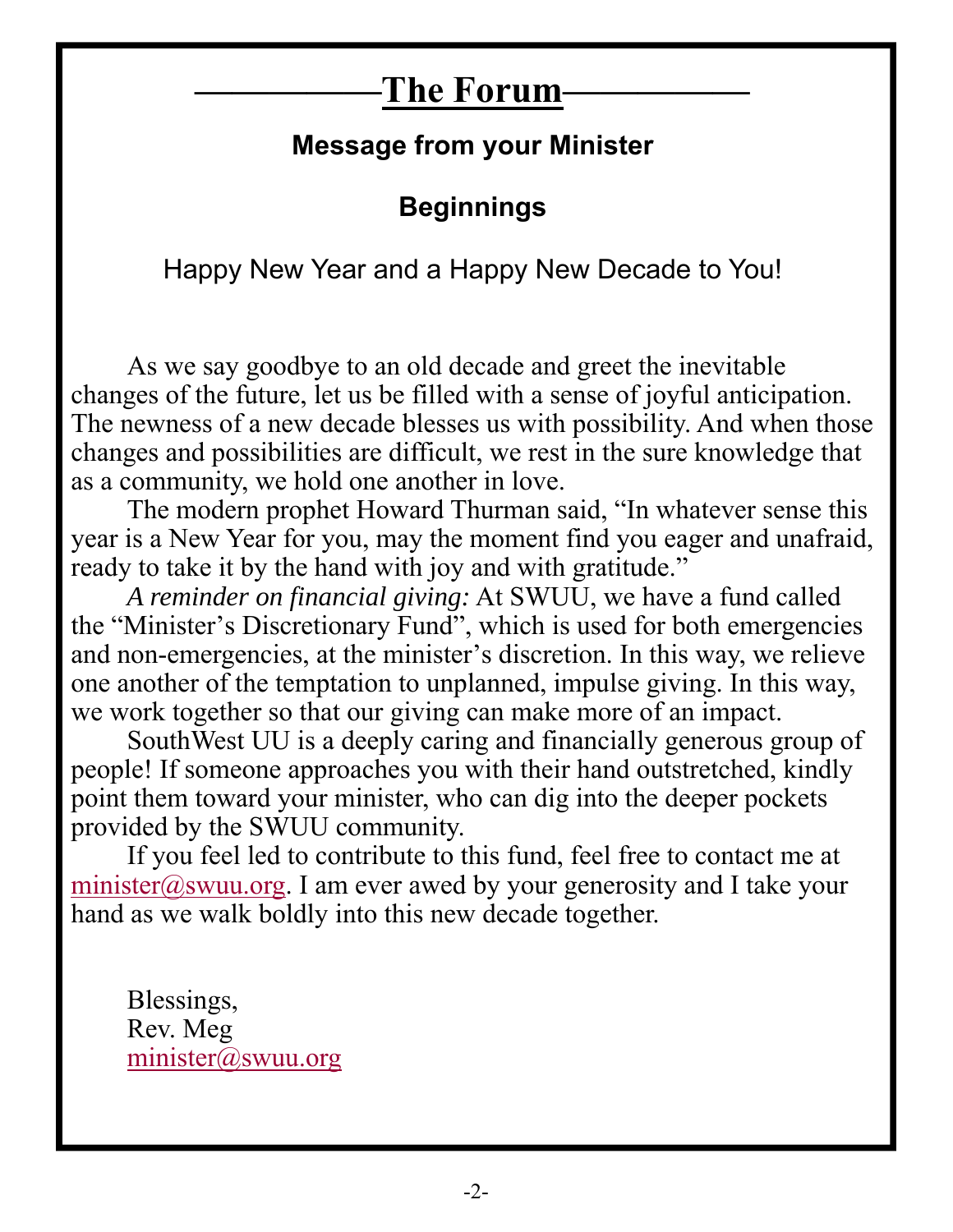#### **Focus Collection for January: Greater Cleveland Habitat for Humanity**  by Nancy Peltola, Social Justice Committee

The January Focus Collection will benefit Greater Cleveland Habitat for Humanity. Habitat is a non-profit organization that builds and renovates homes in partnership with qualified families who invest hundreds of sweat equity hours before they move into their homes. The goal is to create hope by building homes, strengthening neighborhoods, and rejuvenating communities. This is consistent with several UU Principles involving dignity, compassion, and justice for all.

Your donations will be used to purchase building materials and support neighborhood cleanups. Habitat crew chiefs work with skilled and less experienced volunteers to make sure the job is done according to code. From 2019-2023, much work will center on the Greater Buckeye and the Clark-Fulton/Stockyards neighborhoods. Ten new homes on Grandview Ave., begun in 2019, will be completed by summer 2020. Then Habitat will break ground on 10 more new homes on Hulda Ave. in the same general neighborhood.

Fun Facts:

- The Rockefeller Center Christmas Tree has been milled into lumber and donated to build Habitat homes every year since 2007;
- The average Habitat home in the US is 1200 sq.ft. with 3 bedrooms;
- Charity Navigator gives Greater Cleveland Habitat an overall 4 Star rating of 92.22/100, with a Platinum Seal of Transparency.

The Habitat ReStore, located at 2110 West 110th St., Cleveland, accepts your donated appliances, furniture, tools, plumbing supplies, etc. for use by others. Plus it's a fun place to shop for items you might need! Please visit www.clevelandhabitat.org for more information.

#### **Urban Hope News**

by Nancy Peltola, Social Justice Committee

### **SCRUMPTIOUS MEAL SERVED ON DECEMBER 8!**

Our generous SWUU congregation provided an amazing amount of food and volunteer hours to make the holidays brighter for our hungry, grateful neighbors at the Urban Hope Storefront on December 8. Servers included Betsy Clark & Bernie Smith, Glenda Harrison, and Denny & Nancy Peltola. We were able to serve meatball & mozzarella sandwiches, pickles, salads, nuts, cheese sticks, fresh fruit & veggies, Ritz crackers, breakfast bars, homemade cookies, cakes (including Suzy's red velvet Yule Log), and candies. The crowd was the biggest ever, but no one went away hungry. Thanks to all of you who helped in this effort to reach out to our neighbors in need. You truly make a difference in so many lives! The next opportunity to help out with Urban Hope by bringing foods and/or volunteering 2 hours will be Sunday, January 12. Please sign up on the poster in the lobby.

#### **COFFEE MUGS NEEDED**

Do you have any old but usable coffee mugs for which you would like to find a loving new home? Look no further! Urban Hope could make excellent use of your mugs. If you bring them in to the lobby, someone will be happy to deliver them to the storefront. Many thanks!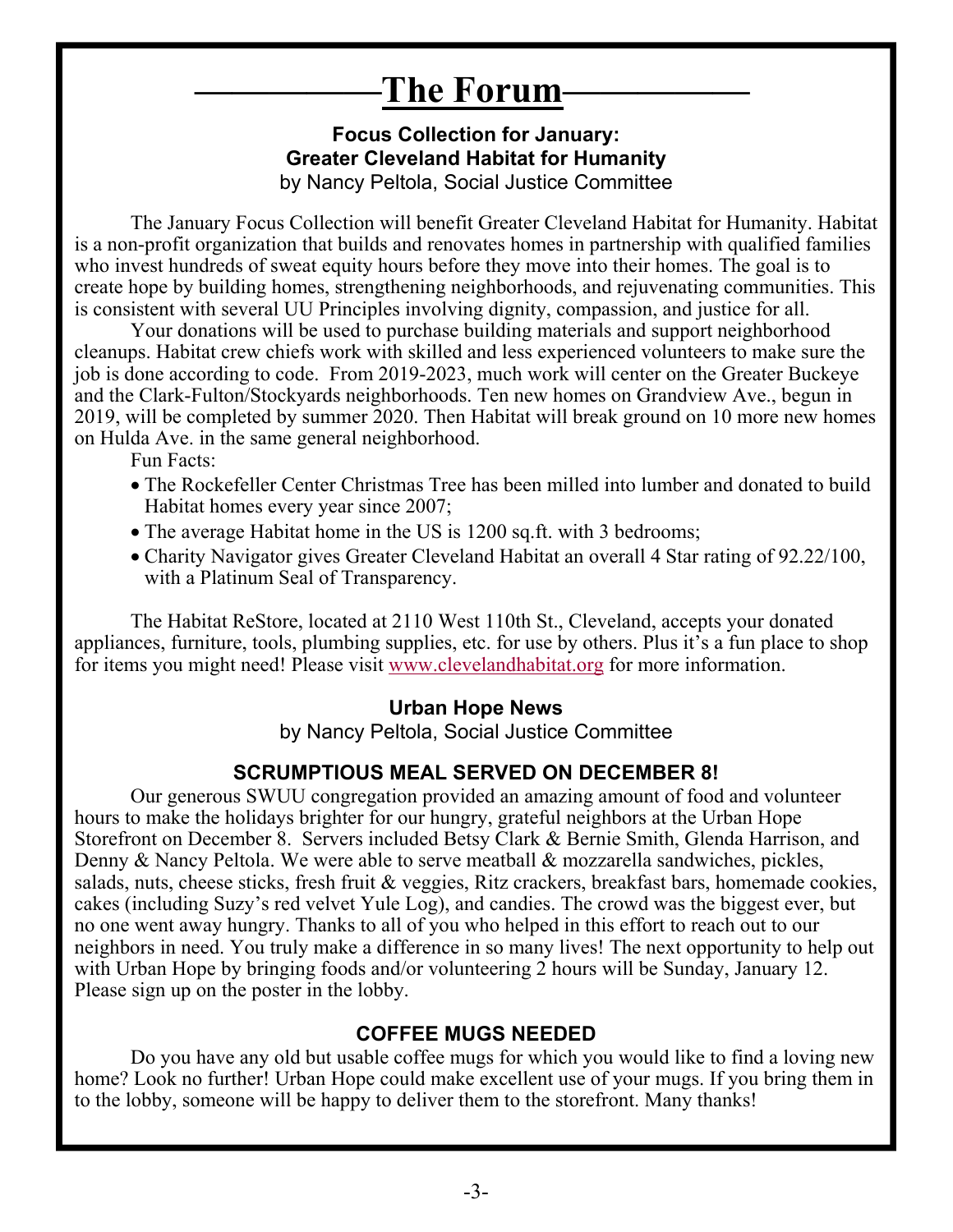**It's Coming Soon… The Annual Service Auction!**  by Steve Doucette

**SAVE THE DATE Saturday, February 15, 2020 Starts at 5 pm.** 

*"The best way to find yourself is to lose yourself in the service of others."*

-Mahatma Gandhi

The Service Auction is our biggest Fundraiser Party of the year. This year's theme is going to be **Valentine Hearts**, and you can expect dinner at nominal cost, and fun activities for the whole family! We do know that we will be looking for volunteers for our activities desserts for the Dessert Dance, themed baskets for the Raffle, and folks to help with set-up and clean-up. Look for the sign-up poster in the lobby! PLEASE if you have attended the auction party before, spread the word and help new people understand how it works.

Here is the rundown of how SWUU raises money while providing social opportunities:

- Members decides on an event they would like to organize, or a service they can provide. Things like hikes, dinners, concerts or sing-alongs at your home or at church, computer service, movie nights, airport deliveries, cleaning or repairs, haircuts, teaching a skill, framed photos or other artwork, and massages are just a few examples. Be creative! Share your talents!
- Send the details to Susan Paxson. Include important things like the date and time of the event, how many people can sign up, and how much it costs. If your item is to be auctioned silently, just tell Susan the starting bid.
- Then come to the auction, have a nice dinner, buy raffle tickets and sign up for the items which interest you.
- Even if you cannot attend the auction, you can sign up for items the week afterwards.
- No money needs to be exchanged until you receive your itemized bill after the auction. All money goes to the church.
- And here's the best part... Enjoy spending time with members and friends at your chosen events throughout the year.

That is the auction in a nutshell. Most people who have attended agree that it is a fun way to raise money. But it can't happen without your donations! So start thinking and please send Susan your information by January 31st.

Questions? Contact Susan Paxson, or Steve Doucette.

SAVE THE DATE: Congregational Meeting January 12, 2020, after the service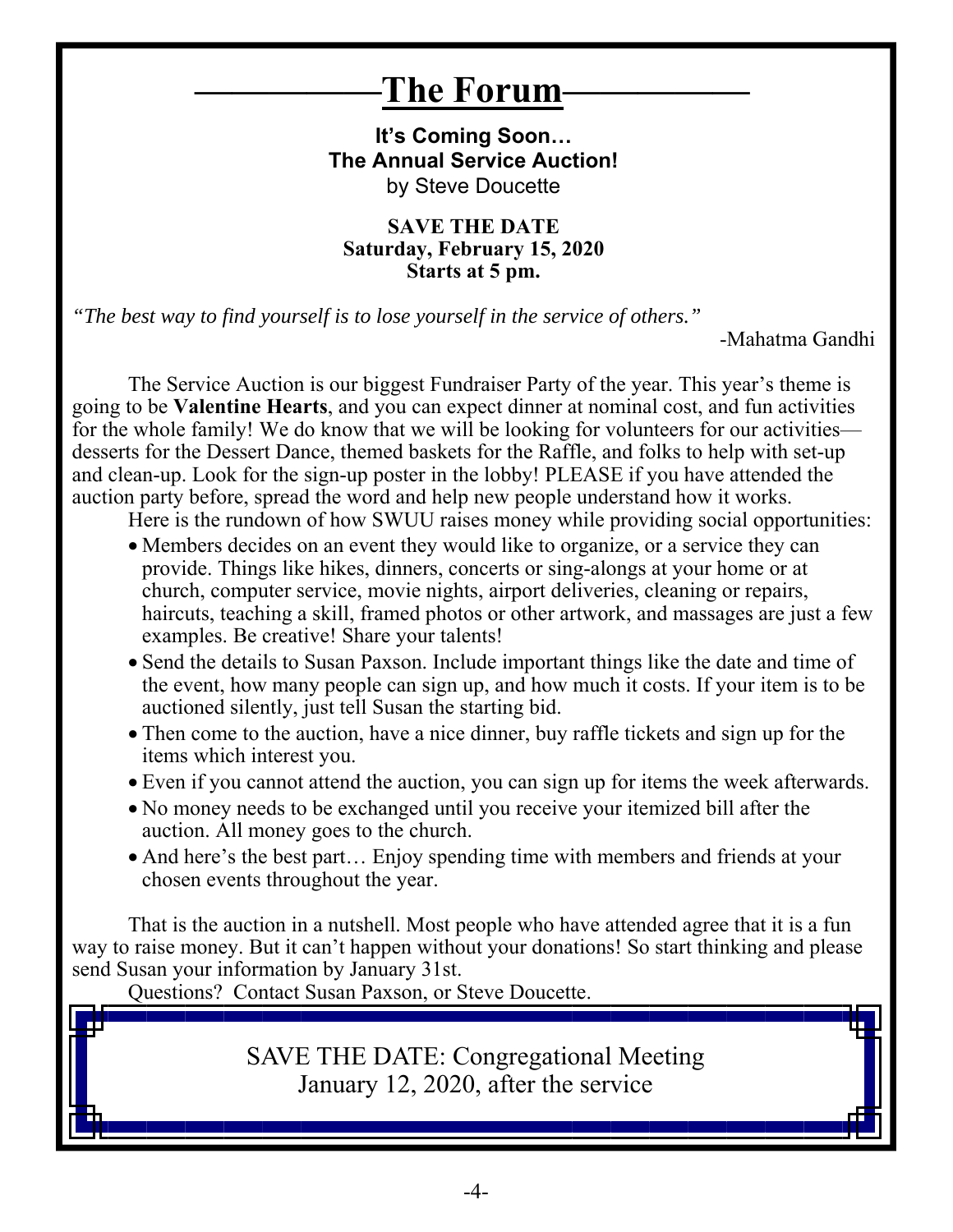

### **Would you like to submit something to The Forum?**

- Write as if the reader is new to SWUU
- Include first and last names, and area codes
- Include a contact person, phone number, and email if possible
- Include the city in which the event is located
- Avoid or explain insider terms and abbreviations
- Explain Who, What, Where, and When (How and Why are often helpful as well.)
- Encourage volunteering and participation gently.

Submission guidelines apply to articles and Order of Service announcements. Order of Service announcements may be sent to  $office@swuu.org$  by Thursday morning of each week.

Articles are edited minimally, only to ensure that these guidelines are met.

The Forum is published on the  $1<sup>st</sup>$  day of each month Submissions should be sent to **forum@swuu.org** by the dates listed in the calendar of each issue.  $\mathcal{L}_\text{max}$  and the contract of the contract of the contract of the contract of the contract of the contract of the contract of the contract of the contract of the contract of the contract of the contract of the contrac

The Board of Trustees meets once per month. Check the calendar in each Forum for the specific date. Everyone is welcome to attend. Minutes from the meetings will be available for members upon request to the Board Secretary.

#### **SWUU on the Web**

For general information about SWUU, services, sermons, committees and the most up-to-date calendar of events, visit our website at:

**www.swuu.org ————————————** 

#### **Receive The Forum Electronically!**

If you would like to receive The Forum via email, contact forum@swuu.org

#### ———————————— **Join the SWUUlist**

If you would like to join a newsgroup focused on issues of importance to SWUU, email connect@swuu.org and request to join the SWUUlist. ————————————

#### **Sermons**

If you would like to receive sermons via email or by mail, contact office@swuu.org

#### ———————————— **Board Minutes**

If you would like to receive the Board Minutes via email, contact office $@s$ swuu.org and put "Board Minutes" in the subject line

———————————— **Editorial Team**  Dan Paxson

Susan Paxson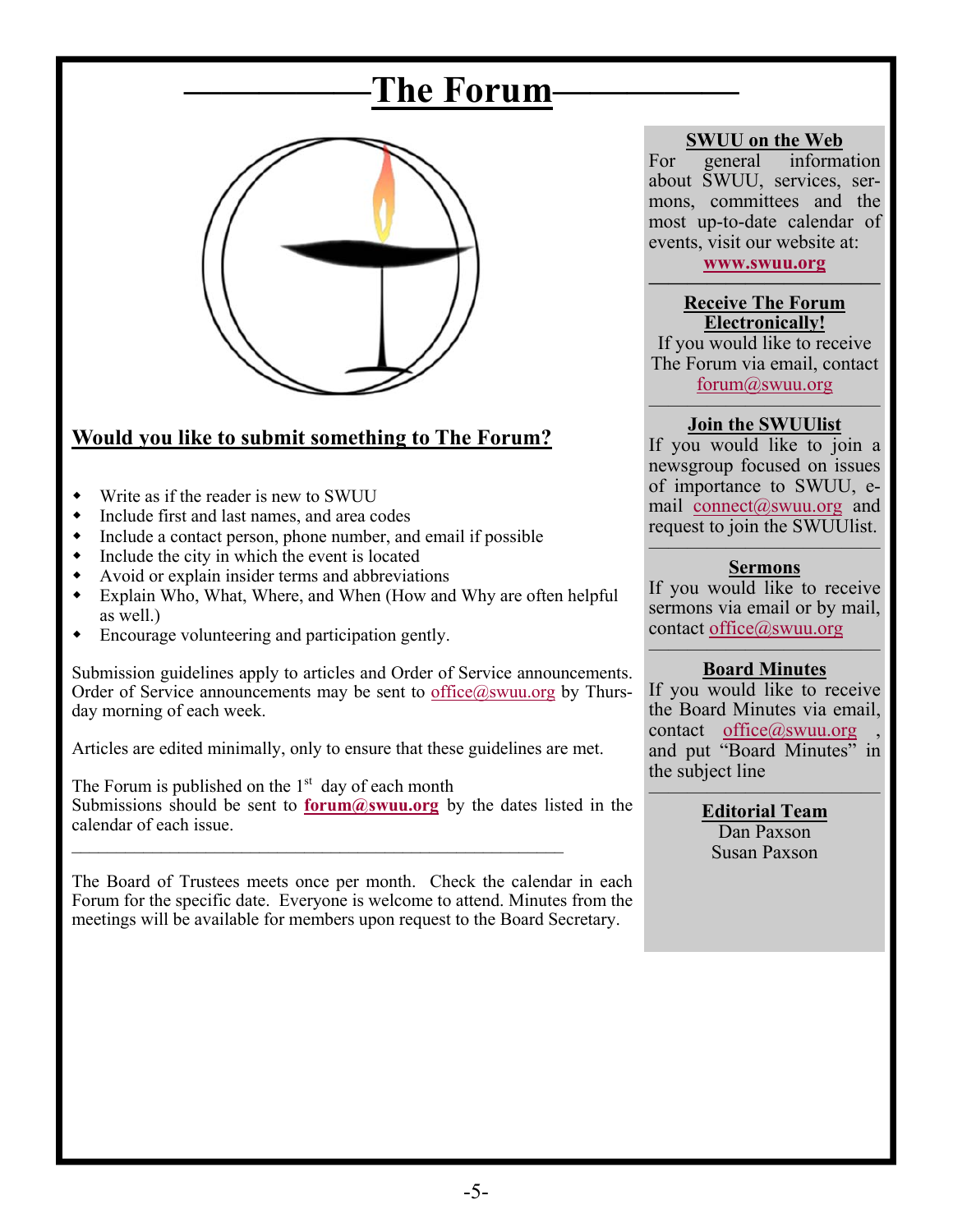#### **Board Happenings**  by Hallie Davis, SWUU Board President

The board did not meet in December due to illness and holiday commitments. Please stay for a congregational meeting on **January 12th,** after the service. Items to be discussed include:

- Budget update
- Safety exit plan
- Becoming a Green Sanctuary
- Service Animal policy
- Changes to the Board

Coffee and snacks will be provided in the lobby area after church.

### **—SECOND POSTING: PLEASE CONSIDER—**

### **A Hospitable (but urgent) Message From The Hospitality Committee**

by Gail Doucette, Hospitality Committee

#### **The Hospitality Committee Needs Volunteers!**

As most of you know there's a monthly sign-up sheet that sits on a table outside of the sanctuary. The month is divided into weeks of Sundays and each Sunday is divided into categories:

- Snacks (cookies, fruit, e.g)
- Coffee Set-up
- Flowers (for the altar)
- Clean-up (washing coffee pots, wiping tables)

Ideally, members of our congregation periodically volunteer for one of these tasks. Recently, however, our volunteer list has shrunk to the same few people signing up over and again. There have also been Sundays when the Hospitality Committee has had to scramble at the last minute to make coffee and/or (using committee money that really should be saved for larger events) to run out to buy snacks.

So, please take a look at the monthly sign-up sheet and consider if you can assist with one of the activities that keeps our Sunday operations running smoothly. (In fairness to all, on weeks when there is no volunteer for snacks, we will enjoy our coffee without sweet morsels, and you'll see a sign on the snack table announcing: "No Snacks Today". )

Thank you, everyone! We certainly appreciate your help!

#### **A Reminder From Your Central East Region**

**Winter Institute** is a relaxing weekend gathering for UUs of all ages. There are frosty outdoor activities like sledding, hiking and cross country skiing. For those who choose to stay in their slippers all weekend, there is a beautiful lodge with its many cozy corners and fireplaces. Join us at Salt Fork State Park in Cambridge, OH February 14-17, 2020 (President's Day Weekend). Registration is now open.